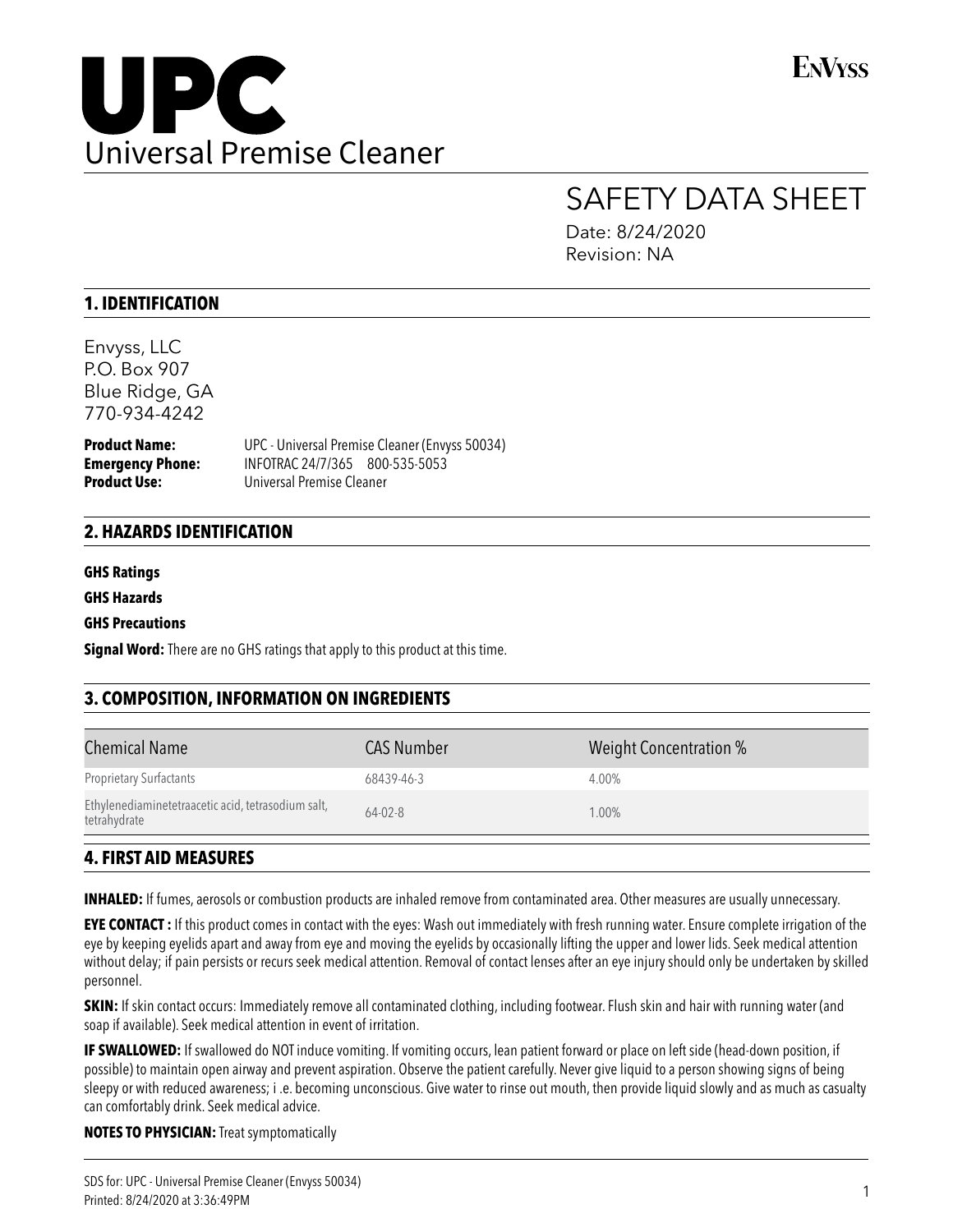# **5. FIRE FIGHTING MEASURES**

**Flash Point:** N/A LEL: UEL:

**EXTINGUISHING MEDIA:** There is no restriction on the type of extinguisher which may be used. Use extinguishing media suitable for surrounding area.

**FIRE FIGHTING:** Alert Fire Department and tell them location and nature of hazard. Wear breathing apparatus plus protective gloves in the event of a fire. Prevent, by any means available, spillage from entering drains or water courses. Use fire-fighting procedures suitable for surrounding area. DO NOT approach containers suspected to be hot. Cool fire exposed containers with water spray from a protected location. If safe to do so, remove containers from path of fire. Equipment should be thoroughly decontaminated after use.

# **6. ACCIDENTAL RELEASE MEASURES**

**MINOR SPILLS:** Clean up all spills immediately. Avoid breathing vapors and contact with skin and eyes. Control personal contact with the substance, by using protective equipment. Contain and absorb spill with sand, earth, inert material or vermiculite. Wipe up. Place in a suitable, labeled container for waste disposal.

**MAJOR SPILLS:** Moderate hazard: Clear area of personnel and move upwind. Alert Fire Department and tell them location and nature of hazard. Wear breathing apparatus plus protective gloves. Prevent, by any means available, spillage from entering drains or water course. Stop leak if safe to do so. Contain spill with sand, earth or vermiculite. Collect recoverable product into labeled containers for recycling. Neutralize/decontaminate residue (see Section 13 for specific agent). Collect solid residues and seal in labeled drums for disposal. Wash area and prevent runoff into drains. After clean-up operations, decontaminate and launder all protective clothing and equipment before storing and re-using. If contamination of drains or waterways occurs, advise emergency services.

# **7. HANDLING & STORAGE**

**PROCEDURE FOR HANDLING:** Avoid all personal contact, including inhalation. Wear protective clothing when risk of exposure occurs. Use in a well-ventilated area. Avoid contact with moisture. Avoid contact with incompatible materials. When handling, DO NOT eat, drink or smoke. Keep containers securely sealed when not in use. Avoid physical damage to containers. Always wash hands with soap and water after handling. Work clothes should be laundered separately. Launder contaminated clothing before re-use. Use good occupational work practice. Observe manufacturer's storage and handling recommendations contained within this SDS. Atmosphere should be regularly checked against established exposure standards to ensure safe working conditions are maintained. DO NOT allow clothing wet with material to stay in contact with skin.

**SUITABLE CONTAINER:** Polyethylene or polypropylene container. Packing as recommended by manufacturer. Check all containers are clearly labeled and free from leaks.

#### **STORAGE INCOMPATIBILITY: None known.**

**STORAGE REQUIREMENTS:** Store in original containers. Keep containers securely sealed. Store in a cool, dry, well-ventilated area. Store away from incompatible materials and foodstuff containers. Protect containers against physical damage and check regularly for leaks. Observe manufacturer's storage and handling recommendations contained within this SDS.

## **8. EXPOSURE CONTROLS/PERSONAL PROTECTION**

| <b>Chemical Name/CAS No</b>                                        | <b>OSHA Exposure Limits</b> | <b>ACGIH Exposure Limits</b> | Other Exposure Limits |
|--------------------------------------------------------------------|-----------------------------|------------------------------|-----------------------|
| <b>Proprietary Surfactants</b><br>68439-46-3                       | Not Established             | Not Established              | Not Established       |
| Ethylenediaminetetraacetic acid, tetrasodium salt,<br>tetrahydrate | Not Established             | Not Established              | Not Established       |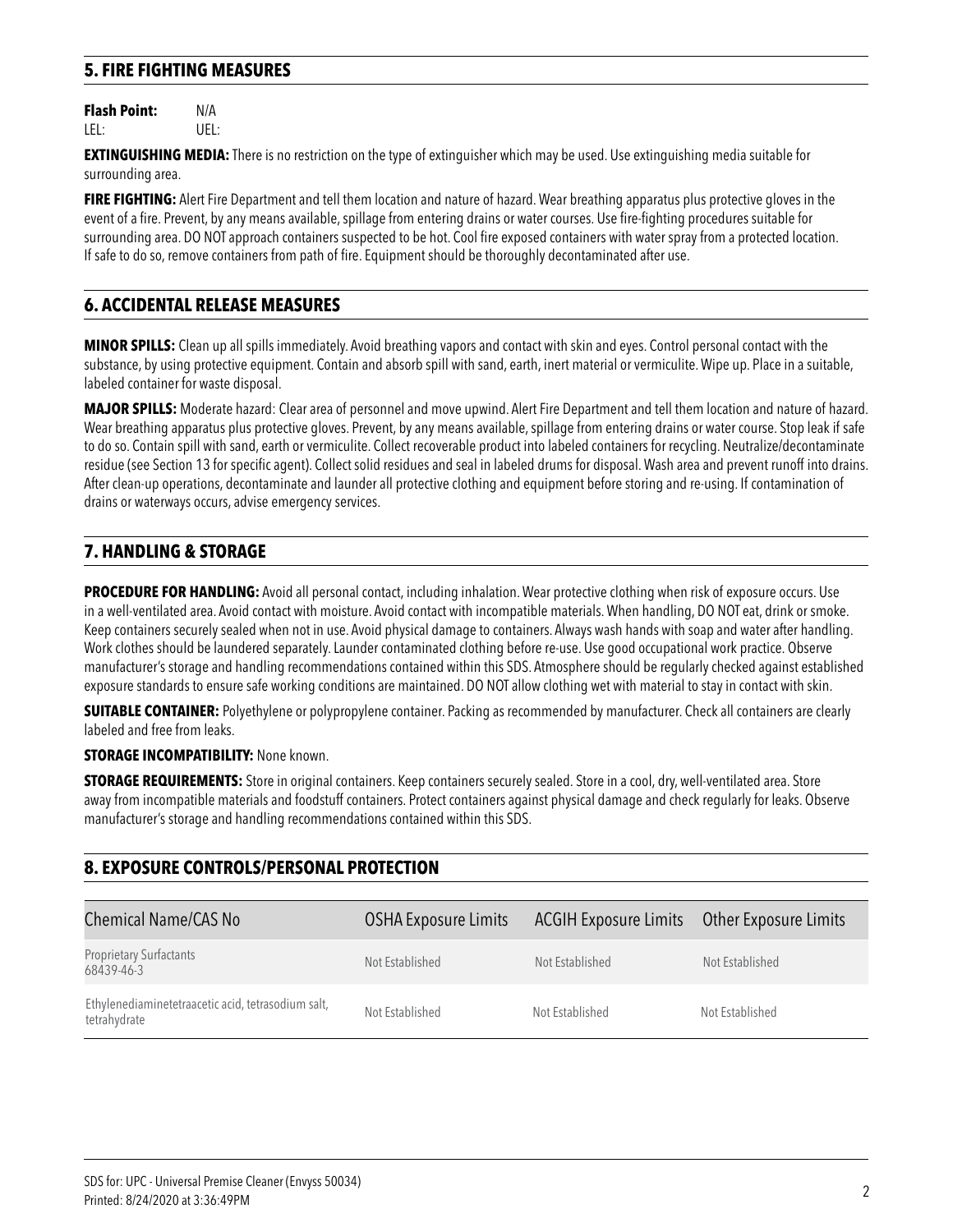**ENGINEERING CONTROLS:** Engineering controls are used to remove a hazard or place a barrier between the worker and the hazard. Welldesigned engineering controls can be highly effective in protecting workers and will typically be independent of worker interactions to provide this high level of protection.

**The basic types of engineering controls are:** Process controls which involve changing the way a job activity or process is done to reduce the risk. Enclosure and/or isolation of emission source which keeps a selected hazard "physically" away from the worker and ventilation that strategically "adds" and "removes" air in the work environment. Ventilation can remove or dilute an air contaminant if designed properly. The design of a ventilation system must match the particular process and chemical or contaminant in use. Employers may need to use multiple types of controls to prevent employee overexposure. General exhaust is adequate under normal operating conditions. Local exhaust ventilation may be required in specific circumstances. If risk of overexposure exists, wear approved respirator. Correct fit is essential to obtain adequate protection. Provide adequate ventilation in warehouse or closed storage areas.

**RESPIRATOR:** The local concentration of material, quantity and conditions of use determine the type of personal protective equipment required. For further information consult your Occupational Health and Safety Advisor.

**EYE:** Safety glasses with side shields. Chemical goggles. Contact lenses may pose a special hazard; soft contact lenses may absorb and concentrate irritants. A written policy document, describing the wearing of lens or restrictions on use, should be created for each workplace or task. This should include a review of lens absorption and adsorption for the class of chemicals in use and an account of injury experience. Medical and first-aid personnel should be trained in their removal and suitable equipment should be readily available. In the event of chemical exposure, begin eye irrigation immediately and remove contact lens as soon as practicable. Lens should be removed at the first signs of eye redness or irritation - lens should be removed in a clean environment only after workers have washed hands thoroughly. [CDC NIOSH Current Intelligence Bulletin 59], [AS/NZS 1336 or national equivalent]

**HANDS/FEET:** Wear chemical protective gloves, e.g., PVC. Wear safety footwear or safety gumboots, e.g., Rubber The selection of the suitable gloves does not only depend on the material, but also on further marks of quality which vary from manufacturer to manufacturer. Where the chemical is a preparation of several substances, the resistance of the glove material cannot be calculated in advance and has therefore to be checked prior to the application. The exact break through time for substances has to be obtained from the manufacturer of the protective gloves and has to be observed when making a final choice. Suitability and durability of glove type is dependent on usage. Important factors in the selection of gloves include: frequency and duration of contact, chemical resistance of glove material, glove thickness and dexterity Select gloves tested to a relevant standard (e.g., Europe EN 374, US F739, AS/NZS 2161.1 or national equivalent). When prolonged or frequently repeated contact may occur, a glove with a protection class of 5 or higher (breakthrough time greater than 240 minutes according to EN 374, AS/NZS 2161.10.1 or national equivalent) is recommended. When only brief contact is expected, a glove with a protection class of 3 or higher (breakthrough time greater than 60 minutes according to EN 374, AS/NZS 2161.10.1 or national equivalent) is recommended. Contaminated gloves should be replaced. Gloves must only be worn on clean hands. After using gloves, hands should be washed and dried thoroughly. Application of a non-perfumed moisturizer is recommended.

# **9. PHYSICAL & CHEMICAL PROPERTIES**

**Appearance** Clear Liquid **Odor Sassafras** 

**Specific Gravity** 1.009

# **10. STABILITY & REACTIVITY**

**CONDITIONS CONTRIBUTING TO INSTABILITY:** Presence of incompatible materials.

### **Product is considered stable.**

 **Hazardous polymerization will not occur.**

#### **STABLE:**

#### **Incompatibilities.**

 **Decomposition:** Hazardous polymerization will not occur.

**pH** 12.5 **Color** Green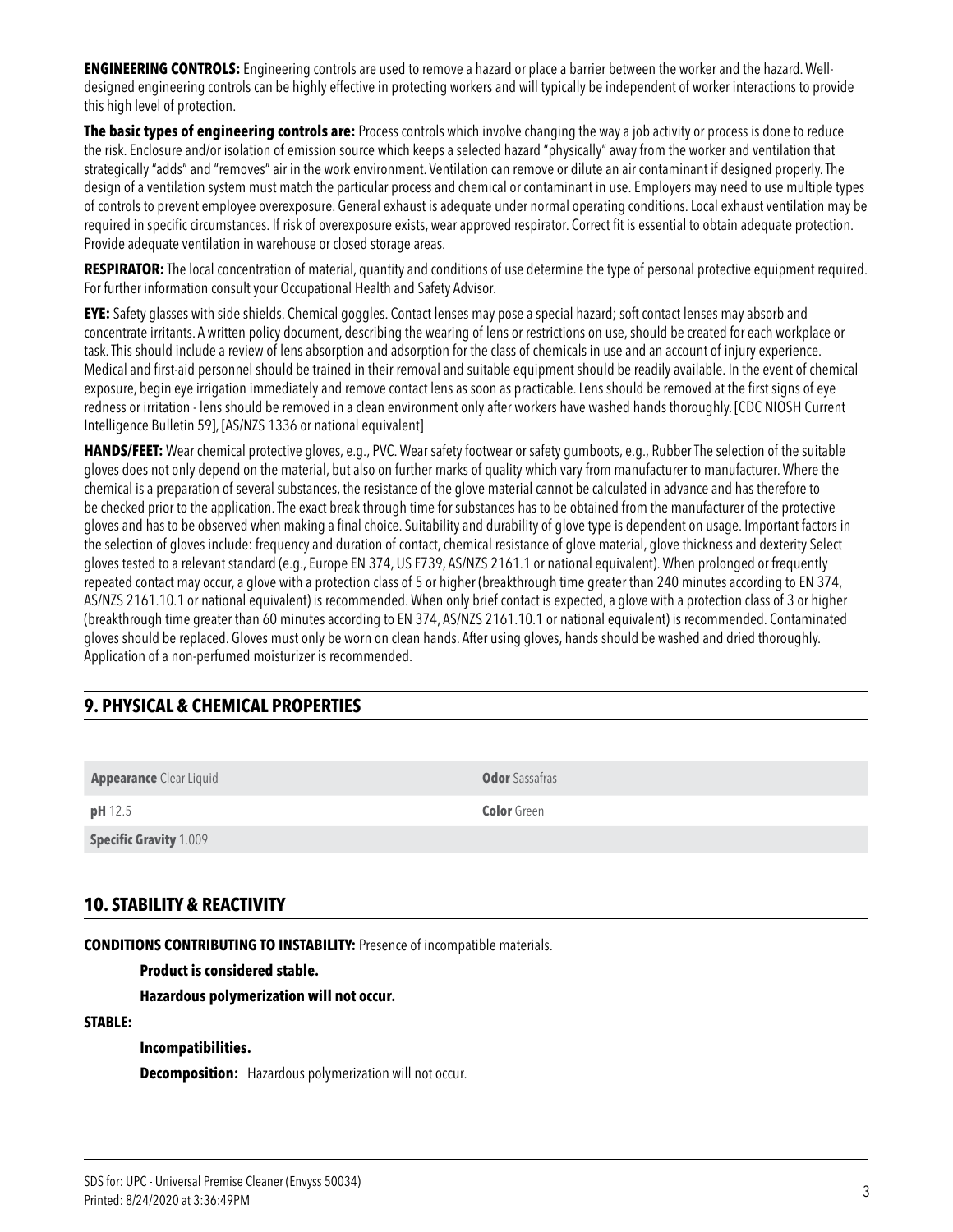# **11. TOXICOLOGICAL INFORMATION**

#### **MIXTURE TOXICITY POTENTIAL HEALTH EFFECTS ACUTE HEALTH EFFECTS**

**SWALLOWED:** Accidental ingestion of the material may be damaging to the health of the individual.

**EYE:** Limited evidence exists, or practical experience suggests, that the material may cause eye irritation in a substantial number of individuals and/or is expected to produce significant ocular lesions which are present twenty-four hours or more after instillation into the eye(s) of experimental animals. Repeated or prolonged eye contact may cause inflammation characterized

**SKIN:** Skin contact is not thought to have harmful health effects (as classified under EC Directives); the material may still produce health damage following entry through wounds, lesions or abrasions. Limited evidence exists, or practical experience predicts, that the material either produces inflammation of the skin in a substantial number of individuals following direct contact, and/or produces significant inflammation when applied to the healthy intact skin of animals, for up to four hours, such inflammation being present twenty-four hours or more after the end of the exposure period. Skin irritation may also be present after prolonged or repeated exposure; this may result in a form of contact dermatitis (nonallergic). The dermatitis is often characterized by skin redness (erythema) and swelling (oedema) which may progress to blistering (vesiculation), scaling and thickening of the epidermis. At the microscopic level there may be intercellular oedema of the spongy layer of the skin (spongiosis) and intracellular oedema of the epidermis. Open cuts, abraded or irritated skin should not be exposed to this material. Entry into the blood stream through, for example, cuts, abrasions, puncture wounds or lesions, may produce systemic injury with harmful effects. Examine the skin prior to the use of the material and ensure that any external damage is suitably protected.

**INHALED:** The material is not thought to produce either adverse health effects or irritation of the respiratory tract following inhalation (as classified by EC Directives using animal models). Nevertheless, adverse systemic effects have been produced following exposure of animals by at least one other route and good hygiene practice requires that exposure be kept to a minimum and that suitable control measures be used in an occupational setting.

**CHRONIC HEALTH EFFECTS:** Long-term exposure to the product is not thought to produce chronic effects adverse to health (as classified by EC Directives using animal models); nevertheless exposure by all routes should be minimized as a matter of course.

**TOXICITY AND IRRITATION:** Not available. Refer to individual constituents.

## **12. ECOLOGICAL INFORMATION**

#### **No Information**

### **13. DISPOSAL CONSIDERATIONS**

**Waste from Material:** Legislation addressing waste disposal requirements may differ by Federal, State, County and City. Each user must refer to laws operating in their area. In some areas, certain wastes must be tracked. A Hierarchy of Controls seems to be common - the user should investigate: Reduction. Reuse. Recycling. Disposal (if all else fails). This material may be recycled if unused, or if it has not been contaminated so as to make it unsuitable for its intended use. If it has been contaminated, it may be possible to reclaim the product by filtration, distillation or some other means. Shelf-life considerations should also be applied in making decisions of this type. Note that properties of a material may change in use, and recycling or reuse may not always be appropriate.

# **14. TRANSPORTATION INFORMATION Agency 19 Agency Proper Shipping Name 19 Agency 19 Agency Packing Group 19 Agency Proper Shipping Name** DOT Not Regulated

# **15. REGULATORY INFORMATION**

#### **No Information**